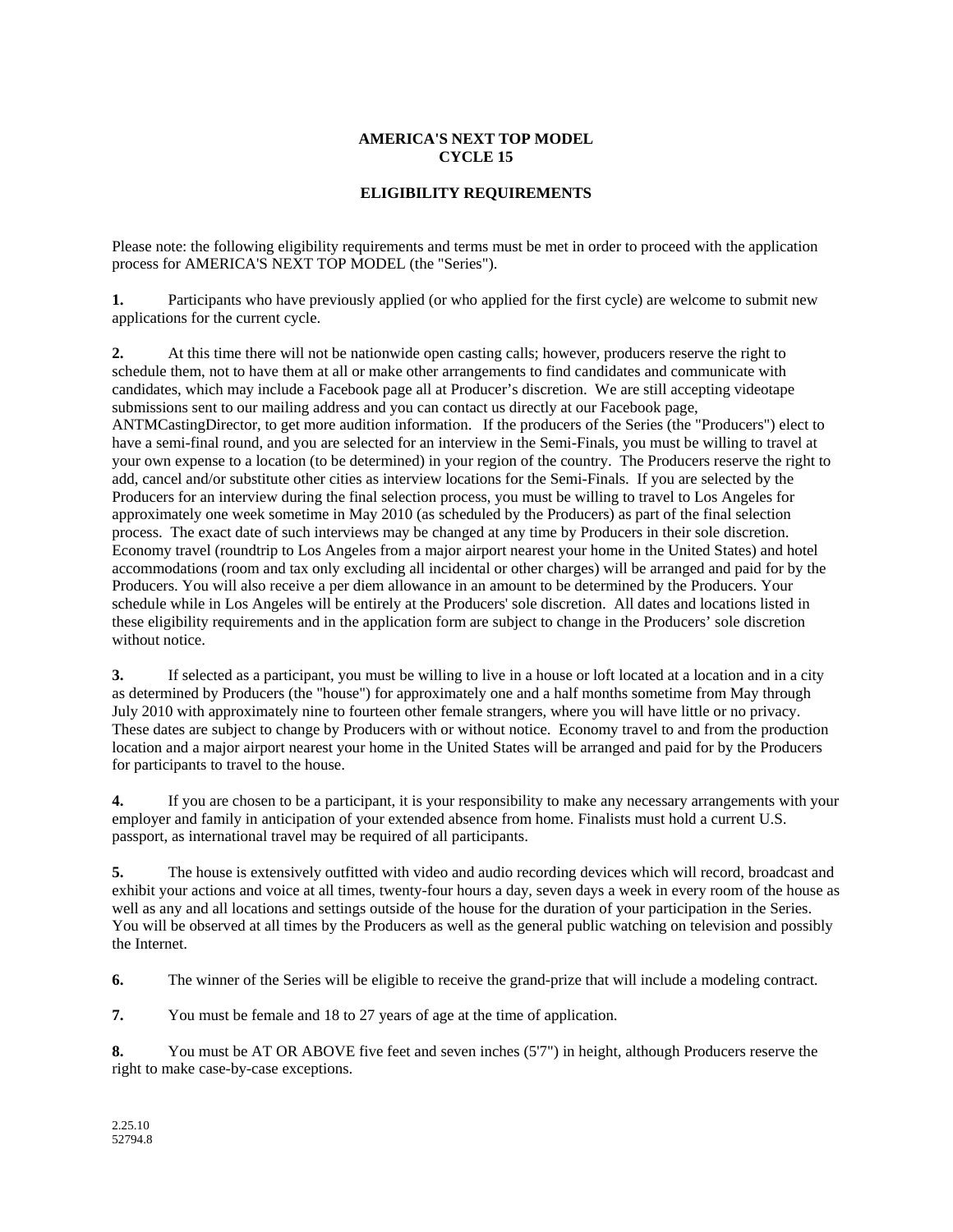**9.** You must be a United States citizen and live in the United States. Producers reserve the right to make exceptions on a case-by-case basis.

**10.** We prefer that you do not have previous experience as a model in a national advertising campaign within the last two (2) years (including, but not limited to, appearances on television and print advertisements), but we reserve the right to accept any candidate with any amount of experience. Producers reserve the right to make any exceptions. Additionally, if you are currently represented by an agent or manager and are selected to be interviewed for the Series, you must provide sufficient evidence to the Producers that you will be able to effectively terminate such representation prior to your participation in the Series, if selected, or to make other arrangements as required by Producers. If selected to participate in the Series, you must terminate, prior to your participation, any representation which conflicts with the terms of your participation, but you may be asked to terminate such representation before final decisions are made on the final group of participants or you may be asked to make such other arrangements that will allow you, in Producer's sole discretion, to participate in the Series. Producers, the CW Network, Pottle Productions and any entity or person related to the Series are not responsible or liable in connection with any termination of such representation by an agent or manager or other representative and you terminate such relationships at your own risk.

**11.** You must not now be a candidate for public office, and if selected as a participant, you must agree not to become a candidate for public office until after the initial broadcast of all programs in which you appear.

**12.** You must be in excellent physical and mental health.

**13.** You understand and agree that you may be required to pose and be photographed or videotaped while clothed, partially clothed or naked.

**14.** If you are selected to be interviewed, you will be given, and must complete and return (prior to the date of your personal interview in Los Angeles) a Medical History Form.

**15.** If selected as a finalist you must complete a participant package, which will be furnished to you by the Producers and will include among other things, release forms and waivers for you and your immediate family. If selected for interviews, you must also submit to physical and mental examinations by medical professional(s) in Los Angeles selected by the Producers and meet all physical and psychological requirements.

**16.** By applying for participation in the show, you authorize the Producers to conduct civil, criminal, financial, driver-history and any other type of background checks deemed necessary by the Producers.

**17.** Employees, officers, directors and agents of CBS Corporation, The CW television network, Right Brain Entertainment, Inc., Ten By Ten Entertainment, Bankable Productions Inc., Anisa Productions, Inc., Pottle Productions, Inc., and/or of any of their respective licensees, assigns, partners, parents, affiliated and subsidiary companies and the immediate family (spouse, mother, father, sister, brother, daughter or son, regardless of where they live) or members of their same households (whether related or not) of such employees, officers, directors and agents are not eligible to be participants in the Series or participate in the application process.

**18.** Applicants will be chosen from across the United States for an approximate total of nine to fourteen finalists and possibly two alternates. The Producers reserve the right to change any of the eligibility requirements and terms, including the terms of any prizes to be awarded, at any time and without notice.

**19.** The Producers are looking for a dynamic group of individuals who are articulate, interesting and exhibit enthusiasm for the Series as well as a willingness to share their most private thoughts in an open forum of strangers. This group of individuals, while meeting the technical requirements of the Series, must also have sufficient physical, psychological, and mental capacity to endure approximately two months in a monitored house under extraordinary conditions.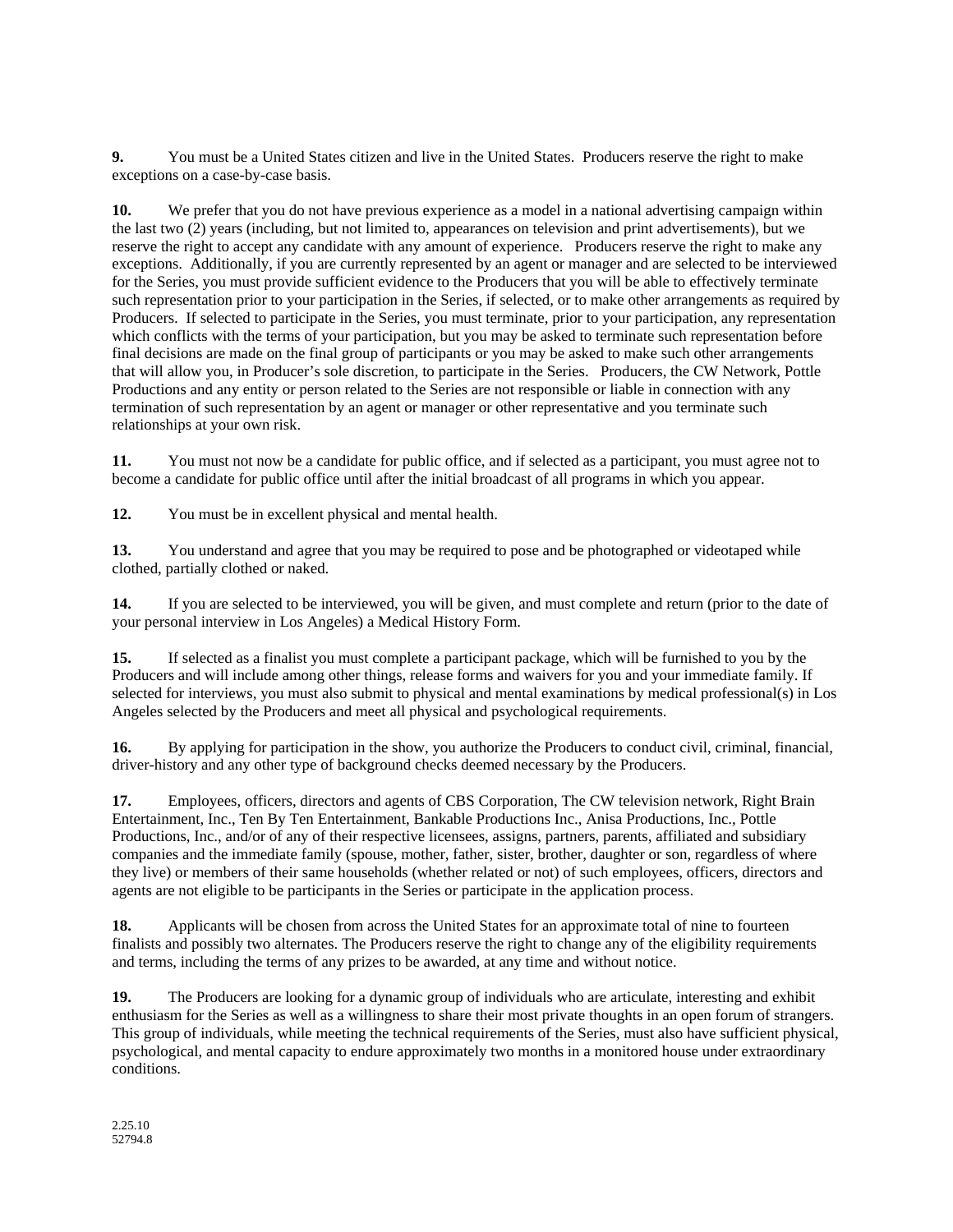**20.** Applications MUST be written clearly or typed and MUST be accompanied by a videotape. The videotape must meet the following restrictions:

· Length: Maximum length is three (3) minutes. Anything over three (3) minutes will not be considered.

· Format: DVD or VHS only (no mini-DV, Hi-8, 8mm or VHS-C). To transfer the other formats to VHS, simply connect your camera to your VCR and record. Note we are accepting DVDs as well.

· Content: Tell us who you are and why you would make the ultimate top model. Be creative! Part of your video should at least include you showing us your best runway walk.

No Music: Please do not include any music in your audition tape.

·**DEADLINE**: The application deadline for individual videotape submissions will be on **Tuesday, April 6, 2010**.

**21.** All materials you send us (including videotape and photos) will be retained by the Producers and become the property of the Producers and will not be returned to you whether or not you are selected as a participant. Any expenses you incur during the application process including postage, shipping and materials preparation (videotape, photos, etc.) are your sole responsibility. The Producers will not reimburse you for these expenses. Only one application per person is allowed. All decisions of the Producers are final and absolute and not subject to inquiry or appeal.

**22.** Applications will only be considered if they are complete. You have the option of applying in any of the following ways:

(a) Complete the application package as described here and in the application and send the entire completed application package to the Producers at the address below; or

(b) Complete the written portion of the application package as described below and bring it to any of the open calls that will be listed on www.cwtv.com when the locations are made available (if you select this option, you do not need to send or bring with you to the open call the videotape). Check back on www.cwtv.com for the list of open call locations.

NOTE: If you choose not to send in a completed application package, you MUST bring the completed and signed written portion of the application package to an open call. Regardless of whether or not you send a completed application package to Producers, if you choose to attend an open call, you must bring to the open call the written portion of the application package completed and signed. Otherwise, you will not be permitted to audition at the open call. You are not required to bring a videotape to the open call. Please remember however, that Producers are not required and may not have any open calls for this upcoming cycle.

Complete applications that are sent to Producers shall consist of the following:

· Completed Participant Application (including a Release and Waiver signed by you)

· Three-minute videotape labeled clearly with your name and the code (see numbers listed under paragraph 23 below) corresponding with the location nearest you. Part of your video should at least include you showing us your best runway walk.

· Three photographs of yourself, each clearly labeled on the back with your name and the code (see numbers listed under paragraph 23 below) corresponding with the location nearest you. One must be a close-up of your face, the second must be a full-length photograph of your entire (clothed) body, and the third must be a full-length photograph of you wearing a swimsuit, and one of these three photographs may be in black and white. Please note that the Producers are looking for a variety of models including plus size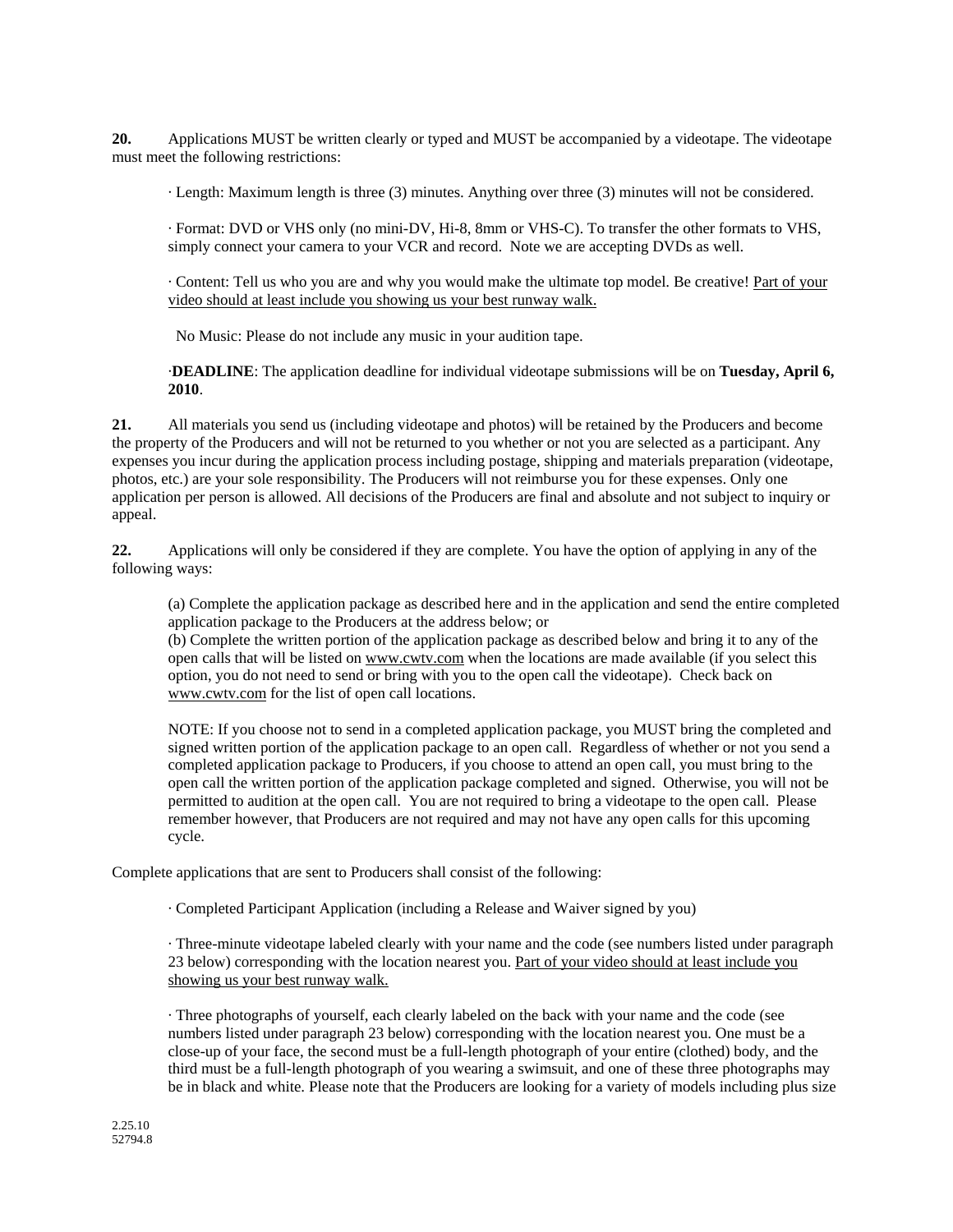models. Polaroids are acceptable as long as you are clearly visible.

· Legible copies of your: 1) United States passport and driver's license; OR 2) social security card and birth certificate

**23.** Send your completed application and videotape submission to the following address. Producers will be accepting completed applications and videotape submissions now through and including deadline listed above, it being understood that such dates may be changed at any time without notice in the Producers' sole discretion:

America's Next Top Model (write in code from list below \_\_\_\_\_)\* 2801 Ocean Park Boulevard Santa Monica, California 90405

\*In parenthesis after "America's Next Top Model" on the mailing label, print the code for the location closest to your home (these are also the locations where the ANTM Casting Team is scheduled to be present but is subject to change without notice):

(1) New York (2) California (3) Texas (4) Alabama

**24.** Unfortunately, we will not be able to verify that we have received your application. If you like, you may wish to send your application package via an expedited courier (such as Federal Express or UPS). They will provide a tracking number that you can use to verify the receipt of your package. The Producers are not responsible for lost applications.

**25.** If you are selected for the Semi-Finals, you will be so advised by the Producers shortly before the Semi-Finals (if any) are scheduled. If you are selected to participate in the final selection process, you will be so advised by the Producers shortly before the final selection process is scheduled.

**26.** We reserve the right to make changes to the application and production schedule. If you are selected to be a participant, we will endeavor to give you at least one week's notice prior to your move-in day into the house.

**27.** The Producers reserve the right to not hold any participant applicant interviews, or to modify the manner in which it conducts such interviews, or to not produce the Series at all.

Good luck! Don't forget to check back on the Series' official website at www.cwtv.com for further details!

\*\*\*\*\*\*\*\*

AMERICA'S NEXT TOP MODEL is the hit reality series that gives everyday people across the nation the opportunity to compete for a grand prize which includes a modeling contract with a top agency or management company. Some of the fashion world's most well-known experts will judge these participants, including top model Tyra Banks.

Producers of the Series will conduct a nationwide search to find approximately nine to fourteen top contenders who will compete for the coveted grand prize and have the dream of a lifetime come true. Over a period of several weeks, the lucky participants will go through intensive training in the modeling field. They will be trained by some of the top modeling experts in the world…experts who will teach them about fashion, runway skills, physical fitness and publicity. During this entire time, the participants will live under one roof in a house or loft that is equipped with cameras and microphones to record their every move, 24-hours a day, 7-days a week.

In addition, the participants will be evaluated on a regular basis by an elite panel of judges led by Tyra Banks. These